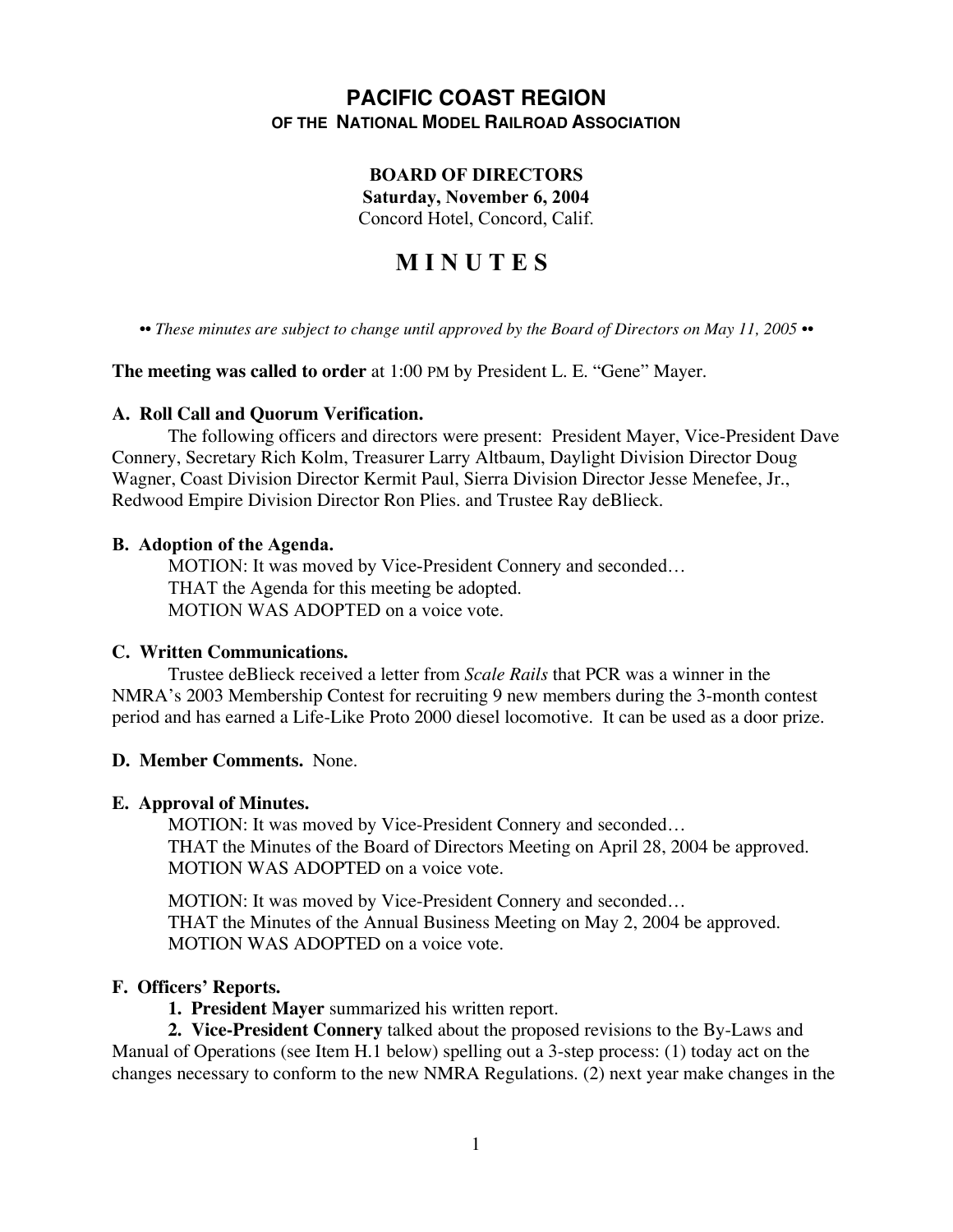Manual necessary to improve and update it, unrelated to the new Regulations. (3) next fall make further changes as needed when more is known about NMRA's implementation of the new Regulations.

**3. Treasurer Larry Altbaum** summarized his written report that included a proposed budget for fiscal year 2005 (see Item K.1. below). He said generally we are where we expect to be with regard to income and expenditures.

**4. Secretary Kolm** had no report.

**5. Trustee Ray deBlieck** reported on activities at NMRA, moving ahead with the Long Range Plan and reorganization of NMRA now that the new Regulations are in place. More details will come out of the Board of Trustees meeting in January.

# **G. Directors' Reports.**

- **1. Daylight Division: Director Wagner** commented on Division activities.
- **2. Coast Division: Director Paul** commented on the Board of Operations meeting.
- **3. Sierra Division: Director Menefee** had no report.

**4. Redwood Empire Division: Director Plies** summarized his written report on activities, commenting that the Division is doing well. Director Plies said he would like to begin a dialogue regarding model contests and how they are conducted. He included with his report copies of Redwood Empire Division newsletter articles on this subject for Board members to read. His concern is that people feel they cannot work up to the current high level of entries and are discourged by the judging. He wants find a way to encourage more modelers to enter the contests and will make a proposal at the next Board meeting to consider some different approaches.

**5. Hawaiian Division** -- No director, no report.

# **H. Department and Related Committee Reports**

# **1. Administration Department.**

• **By-Laws and Manual of Operations Committee.** Vice-President Connery, Chairperson of the Committee, presented proposed amendments to conform the By-Laws and Manual to the new NMRA Regulations.

**– Amendments to the By-Laws.** The draft of the amendments (see attached) shows the changes. Director Paul recommended in Article 3 Section 8.C that the wording "If the Board feels..." be changed to "If the Board determines that..."

MOTION: It was moved by Vice-President Connery and seconded…

THAT the proposed amendments to the By-Laws, with the change recommended by Director Paul, be presented to the membership for approval at the Annual Business Meeting on May 15, 2005.

MOTION WAS ADOPTED on a voice vote.

The proposed amendments will be summarized in a future issue of the *Branch Line* and will be posted on the PCR website. After the membership approves the amendments, the By-Laws will be sent to the NMRA for review.

**– Amendments to the Manual.** The draft of the amendments (see attached) shows the changes. In the Board discussion, the words "...and other fees" were added to the proposed second sentence in Section 2 Article C at the top of page 3 so it reads: "The Treasurer shall receive payment of the allocation of dues and other fees from the NMRA."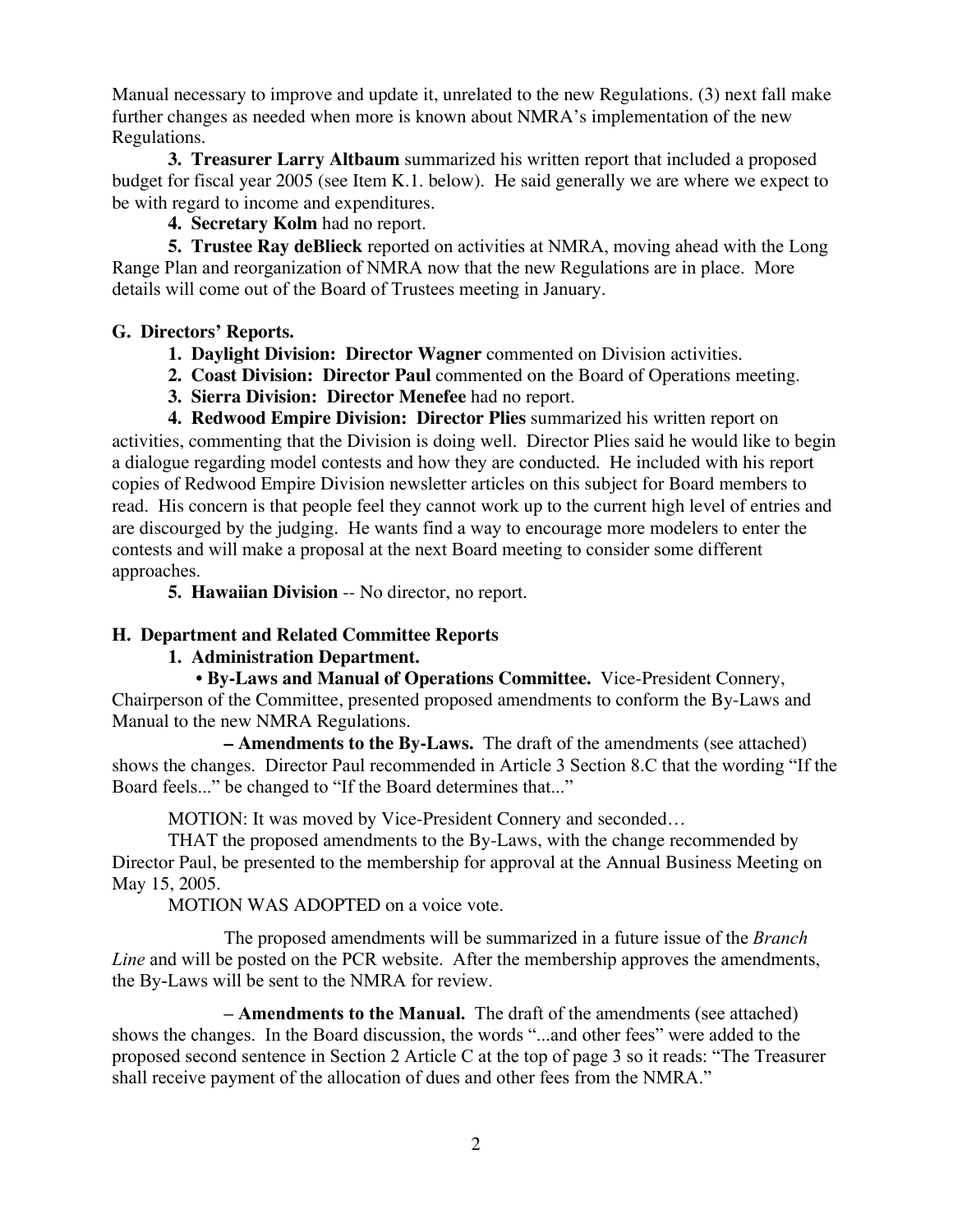MOTION: It was moved by Vice-President Connery and seconded…

THAT the proposed amendments to the Manual of Operations, with the additional words at the top of page 3, be approved.

MOTION WAS ADOPTED on a voice vote.

The changes made by these amendments were effective immediately.

 **• Nominating Committee:** Acting Chairperson Gus Campagna presented his report with nominations of L.E. "Gene" Mayer for President and Dave Connery for Vice-President.

MOTION: It was moved by Director Plies and seconded… THAT the candidates be certified to the Ballot Committee. MOTION WAS ADOPTED on a voice vote.

### **2. Membership Department.**

**• Member Services Committee:** Chairperson Bob Ferguson reported that he had to furnish NMRA a list of the more than 1800 Zip Codes in the PCR territory. These will be used in NMRA's new membership data base.

**• Member Aid Committee:** Chairperson Rod Smith submitted a written report. He said there have been a few inquiries from PCR members and he needs to appoint a Key Contact person in each Division (except Coast) to provide member aid.

**3. Publication Department.** Manager Gus Campagna submitted a written report. He was unsuccessful in obtaining a Non-Profit Standard Mailing permit for the *Branch Line* because the Post Office said PCR is a hobby club. PCR will continue to use its 2nd class mailing permit. The average page count for the last four issues of *Branch Line* was 39, which is within the 40 page limit set by the Board.

### **4. Convention Department.**

• **2004 in Napa, "Napa Valley '04"**: Harold Mentzer, Convention Chairperson, distributed his written report. He said it is expected to break even financially. Treasurer Larry Altbaum pointed out that registration was lower than expected, but Mentzer and his committee did a good job of adjusting the program to balance with the finances.

• **2005 in Concord, "Devil Mountain '05"** at the Concord Hotel May 11-15: Bill Swindell, Convention Chairperson, reported that the convention, hosted by the Walnut Creek Model Railroad Society, will have some ununual features. The Convention will end on Sunday with the Annual Business Meeting followed by a midday barbecue in the park next to the Walnut Creek club, which is included with the registration. In place of prototype tours there will be a variety of other activities.

**• 2006 in Sacramento, "Overland Limited 2006"** at the Double Tree Sacramento Hotel, May 3 - 8: L.E. "Gene" Mayer, Convention Treasurer, talked about this Convention being hosted by the Sierra Division, Sacramento Model Historical Society, and Sacramento Modular Railroad Club. He said the Convention will include a Train Show on Friday and Saturday. Bob Warner is the Convention Chairperson.

**• 2007 in Coast Division**, possibly in the Santa Cruz area. Kevin Hurley and Dave Loveless are working on it. No report.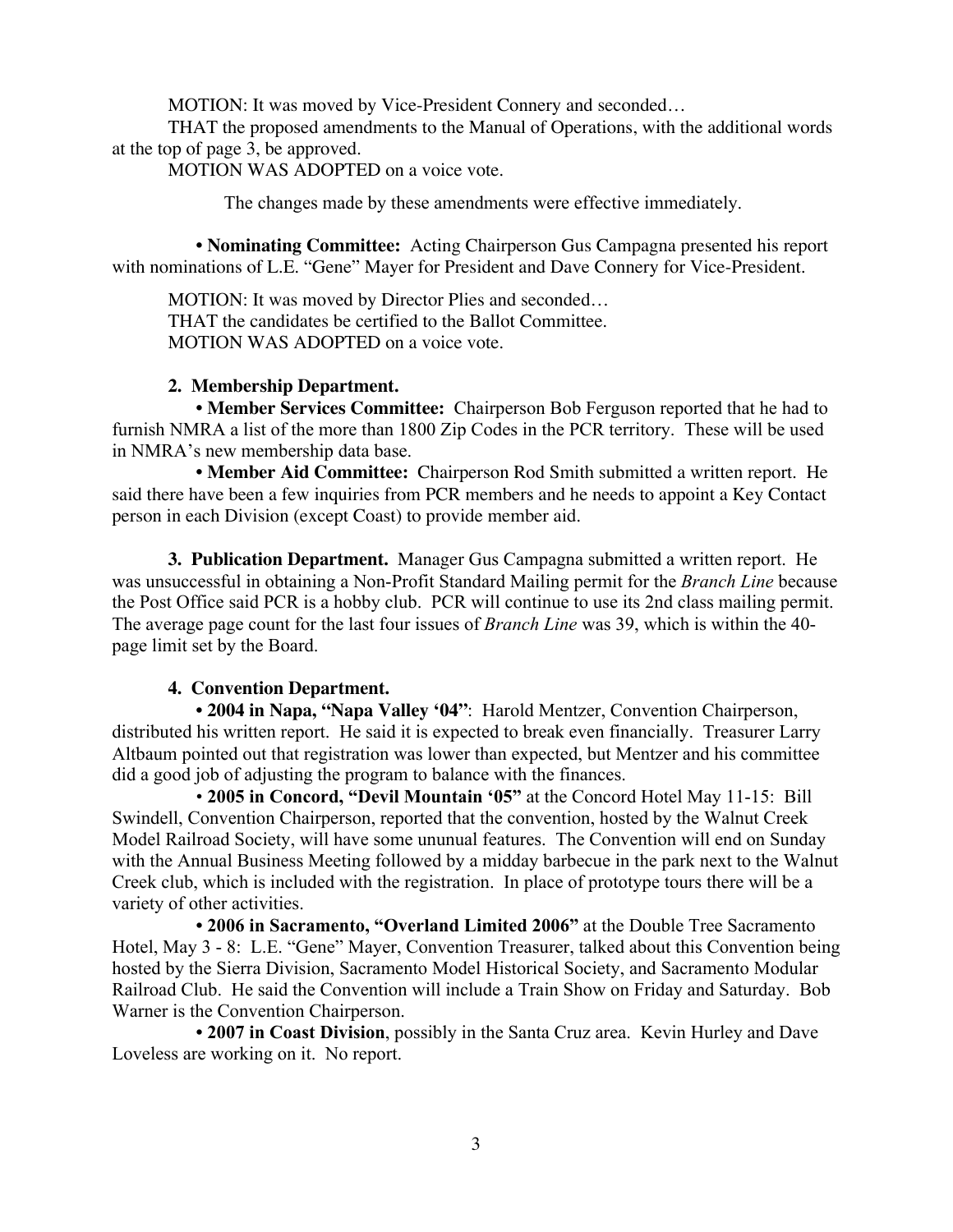**• 2008 in Daylight Division**, possibly in the Fresno area. John Houlihan is the Convention Chairperson. No report.

- **5. Contest Department.** No report.
- **6. Achievement Program Department.** No report.

**7. Non-Rail Activities Department.** Manager Mary Moore-Campagna submitted a written report which comments on non-rail activities and contests at the Napa convention.

## **I. Unfinished Business.**

**1. Change PCR's non-profit organization status to IRS 501(c)3.** There was no report. Treasurer Altbaum recommended the matter be put in abeyance until the relationship with NMRA under the new Regulations is better understood. Information will be gathered from other regions that are  $501(c)3$ . This will not be carried to the next agenda.

**2. Joint conventions with Pacific Southwest Region.** Jim Long submitted a written report saying there seems to be little interest at PSR and he recommends that the matter not be pursued further at this time. This will not be carried to the next agenda.

**3. Bequest from Keith Heinsohn estate**. President Mayer said the matter is on hold since he hasn't heard whether probate has been finalized. PCR needs to verify what is included in the bequest. This will be carried to the next agenda.

**4. Revenue from "21st Century Limited" Convention account; consider programs and projects of benefit to PCR members.** Vice-President Connery said the Board needs to consider how to handle the funding of projects. They should (1) be of benefit to a large percentage of the membership, (2) be non-recurring expense, and (3) help grow the hobby.

# **J. New Business**

**1. Layout Design and Operations SIGs Meeting at Santa Clara.** It was requested that PCR be a joint sponsor of this event scheduled for February 12-13, 2005.

MOTION: It was moved by Vice-President Connery and seconded...

THAT: The Pacific Coast Region be a joint sponsor of the Layout Design and Operations SIGs Meeting at Santa Clara, February 12-13, 2005. MOTION WAS ADOPTED on a voice vote.

**2. Create position of Storekeeper in theAdministration Department.** Secretary Kolm submitted a report at the request of the Board on April 28, 2004. A Storekeepter is needed to prepare a computer-based inventory of PCR physical property, which is stored in many different places. The Storekeeper will provide ongoing administrative control and assure that the storage of the physical property is suitable and secure. The report recommends an amendment of the Manual of Operations to create the position.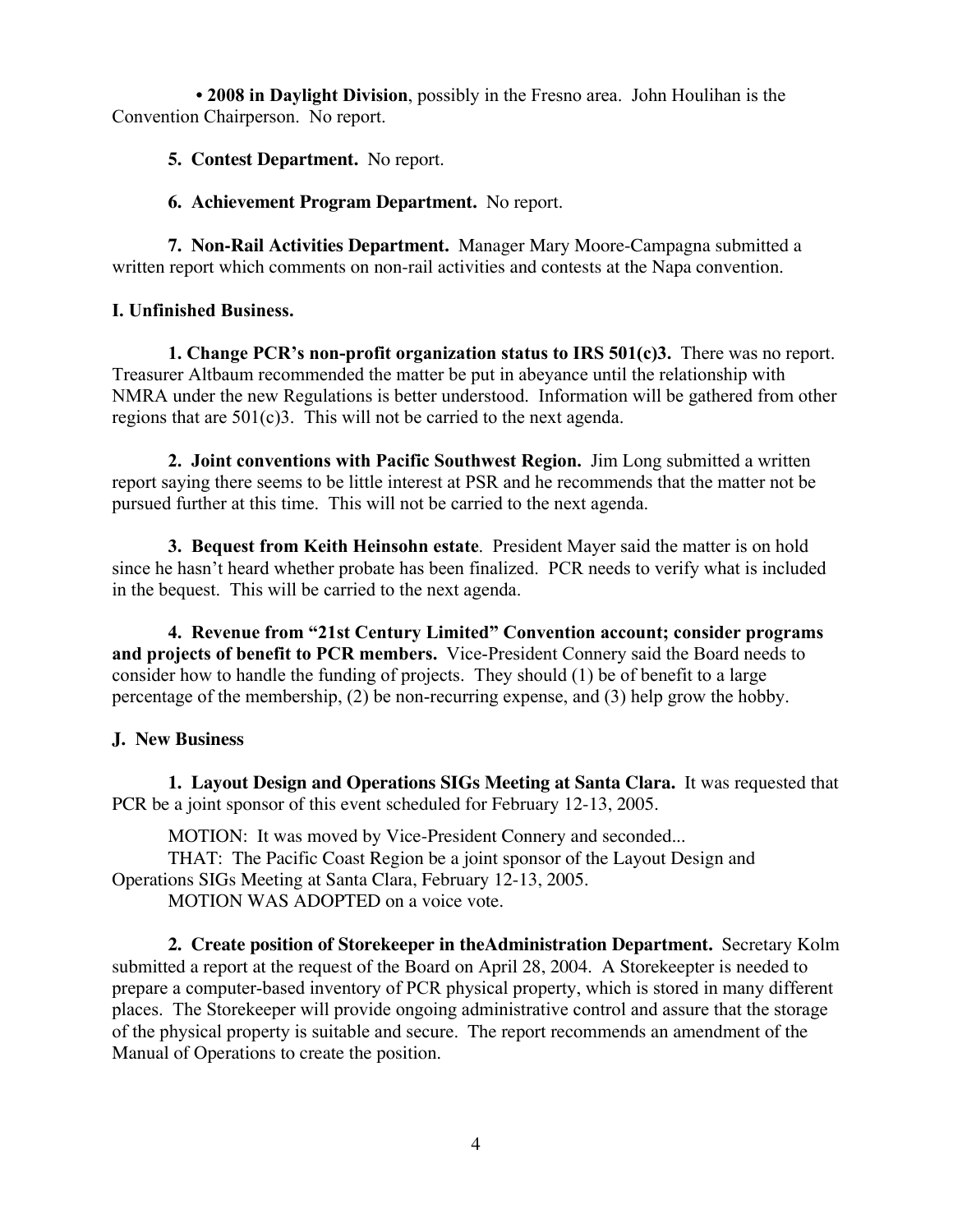MOTION: It was moved by Director Plies and seconded...

THAT the position of Storekeeper be created and that the Manual of Operations be amended by adding Section 6.B.7, as described in the report.

MOTION WAS ADOPTED on a voice vote.

### **K. Budget**

**1. Budget Approval.** Treasurer Altbaum presented the proposed FY 2005 Budget, explaining that the PCR is in good financial shape. There is uncertainty about PCR's future revenues under NMRA's new operating philosophy as the details are yet to be determined by NMRA. The proposed Budget is provisional based on continuing to operate as in the past, but can be updated when more is known six months from now.

MOTION: It was moved by Vice-President Connery and seconded... THAT the Budget for fiscal year 2005 be approved as presented by the Treasurer. MOTION WAS ADOPTED on a voice vote.

### **L. Announcements**

**1. Next Board Meeting.** President Mayer said the next Board Meeting will be on May 11, 2005 at 1:00 pm at the Concord Hotel in Concord, during the PCR Convention "Devil Mountain 2005".

**M. Adjournment.** The meeting was adjourned at 4:40 PM.

Respectfully submitted,

Rich Kolm PCR Secretary

Attachment

RLK 2/23/05